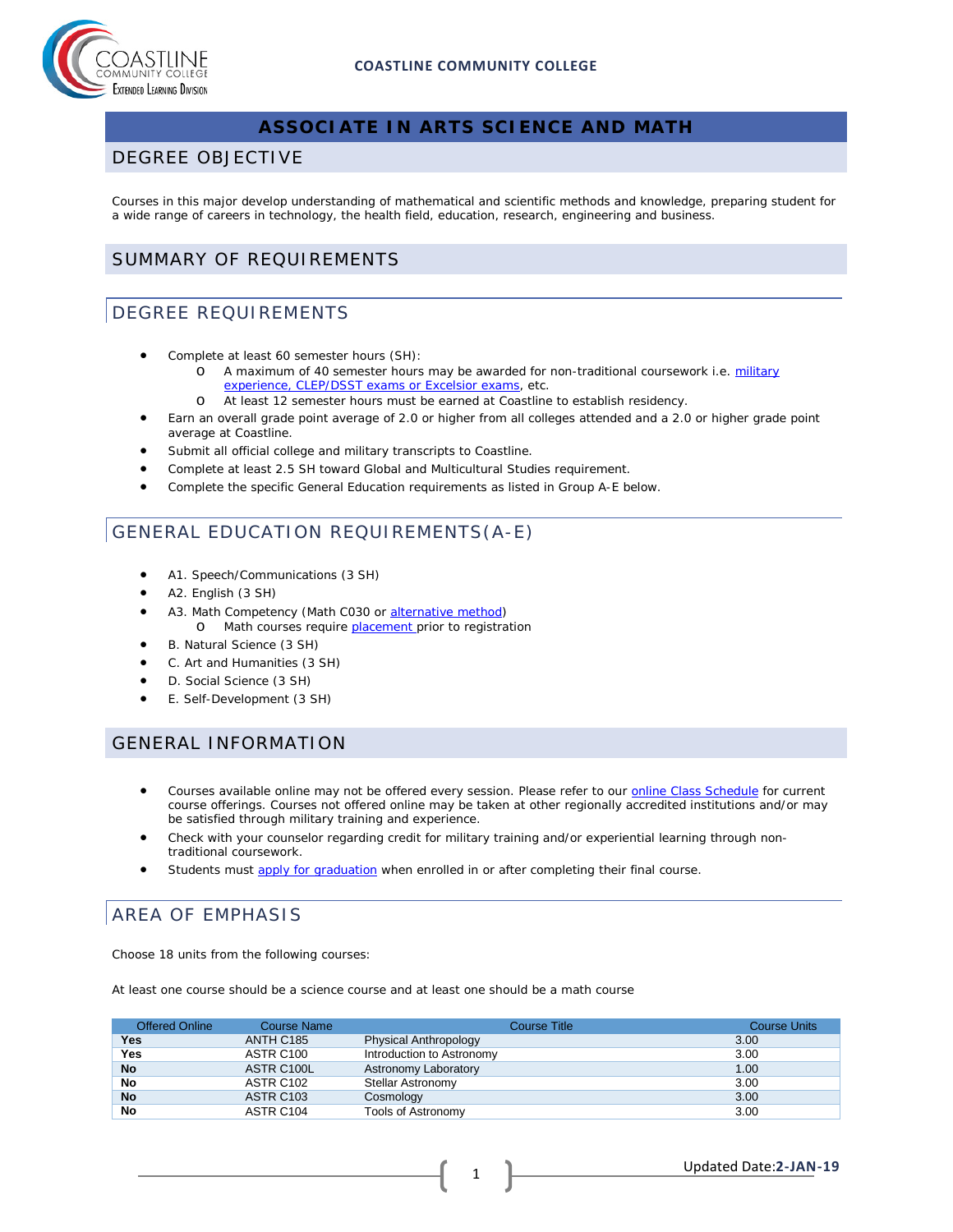



| <b>Offered Online</b> | <b>Course Name</b>     | <b>Course Title</b>                                                   | <b>Course Units</b> |
|-----------------------|------------------------|-----------------------------------------------------------------------|---------------------|
| <b>Yes</b>            | <b>BIOL C100</b>       | Introduction to Biology                                               | 3.00                |
| Yes                   | BIOL C101              | Introduction to Biology Lab                                           | 1.00                |
| Yes                   | <b>BIOL C120</b>       | <b>Biology of Aging</b>                                               | 3.00                |
| No                    | <b>BIOL C210</b>       | <b>General Microbiology</b>                                           | 5.00                |
| <b>No</b>             | <b>BIOL C220</b>       | Human Anatomy                                                         | 4.00                |
| Yes                   | BIOL C221              | Anatomy/Physiology                                                    | 4.00                |
| No                    | BIOL C225              | Human Physiology                                                      | 4.00                |
| No                    | BIOL C283              | Genetics                                                              | 4.00                |
| Yes                   | CHEM C100              | Chemistry and Living                                                  | 3.00                |
| <b>No</b>             | CHEM C105              | <b>Chemistry Explorations for Teachers</b>                            | 2.00                |
| Yes                   | CHEM C110              | Intro to Chemistry                                                    | 5.00                |
| <b>No</b>             | CHEM C130              | <b>General Chemistry Preparatory</b>                                  | 3.00                |
| <b>No</b>             | CHEM C180              | <b>General Chemistry A</b>                                            | 4.00                |
| No                    | CHEM C180L             | General Chemistry A Lab                                               | 1.00                |
| <b>No</b>             | CHEM C185              | <b>General Chemistry B</b>                                            | 4.00                |
| <b>No</b>             | CHEM C185L             | General Chemistry B Lab                                               | 1.00                |
| <b>No</b>             | CHEM C220              | <b>Organic Chemistry A</b>                                            | 3.00                |
| <b>No</b>             | CHEM C220L             | Organic Chemistry A Lab                                               | 2.00                |
| No                    | CHEM C225              | Organic Chemistry B                                                   | 3.00                |
| <b>No</b>             | CHEM C225L             | Organic Chemistry B Lab                                               | 2.00                |
| <b>Yes</b>            | ECOL C100              | <b>Human Ecology</b>                                                  | 3.00                |
| <b>Yes</b>            | GEOL C105              | <b>General Geology</b>                                                | 3.00                |
| Yes                   | GEOL C105L             | Geology Lab                                                           | 1.00                |
| <b>No</b>             | GEOL C115              | California Geology                                                    | 3.00                |
| Yes                   | MATH C100              | <b>Liberal Arts Math</b>                                              | 3.00                |
| No                    | <b>MATH C103</b>       | <b>Statistics for Teachers</b>                                        | 3.00                |
| No                    | MATH C104              | <b>Mathmatics for Elementary Teachers</b>                             | 3.00                |
| <b>No</b>             | MATH C106              | <b>Geometry for Elementary Teachers</b>                               | 3.00                |
| Yes                   | MATH C115              | College Algebra                                                       | 4.00                |
| Yes                   | MATH C120              | Trigonometry                                                          | 3.00                |
| No                    | MATH C140              | <b>Business Calculus</b>                                              | 4.00                |
| No                    | MATH C150              | <b>Finite Mathematics</b>                                             | 4.00                |
| Yes                   | <b>MATH C160</b>       | Intro to Statistics                                                   | 4.00                |
| Yes                   | MATH C170              | <b>Precalculus Mathematics</b>                                        | 5.00                |
| Yes                   | MATH C180              | Calculus 1                                                            | 5.00                |
| Yes                   | MATH C185              | Calculus <sub>2</sub>                                                 | 5.00                |
| No                    | MATH C280              | Calculus 3                                                            | 5.00                |
| No                    | MATH C285              | Linear Algebra/ Differential Equations                                | 5.00                |
| Yes                   | <b>MRSC C100</b>       | Intro Marine Science                                                  | 3.00                |
| No                    | MRSC C100L             | Marine Sci Oceanography Lab                                           | 1.00                |
| <b>No</b>             | <b>MRSC C105</b>       | Marine Biology                                                        | 4.00                |
| Yes                   | PHYS C110              | Intro to Physics                                                      | 3.00                |
| Yes                   | PHYS C110L             | Conceptual Physics Lab                                                | 1.00                |
| No<br>No              | PHYS C120              | Algebra Based Physics: Mechanics                                      | 4.00                |
| <b>No</b>             | PHYS C125              | Algebra Based Physics: Electricity and Magnetism                      | 4.00<br>4.00        |
| <b>No</b>             | PHYS C185<br>PHYS C280 | <b>Calculus Based Physics: Mechanics</b><br>Calc Based Phys: Elec/Mag | 4.00                |
| No                    |                        |                                                                       |                     |
|                       | PHYS C285              | General Physics: Modern                                               | 4.00                |

## A1. COMMUNICATIONS

#### 3 semester hours required

MCOM C100 and CMST C150 may not be used to satisfy more than one general education requirement.

| Offered Online | Course Name           | Course Title                       | Course Units |
|----------------|-----------------------|------------------------------------|--------------|
| <b>No</b>      | CMST C110             | <b>Public Speaking</b>             | 3.00         |
| <b>Yes</b>     | CMST C150             | Intercultural Communication        | 3.00         |
| Yes            | MCOM C <sub>100</sub> | Introduction to Mass Communication | 3.00         |

# A2. ENGLISH COMPETENCY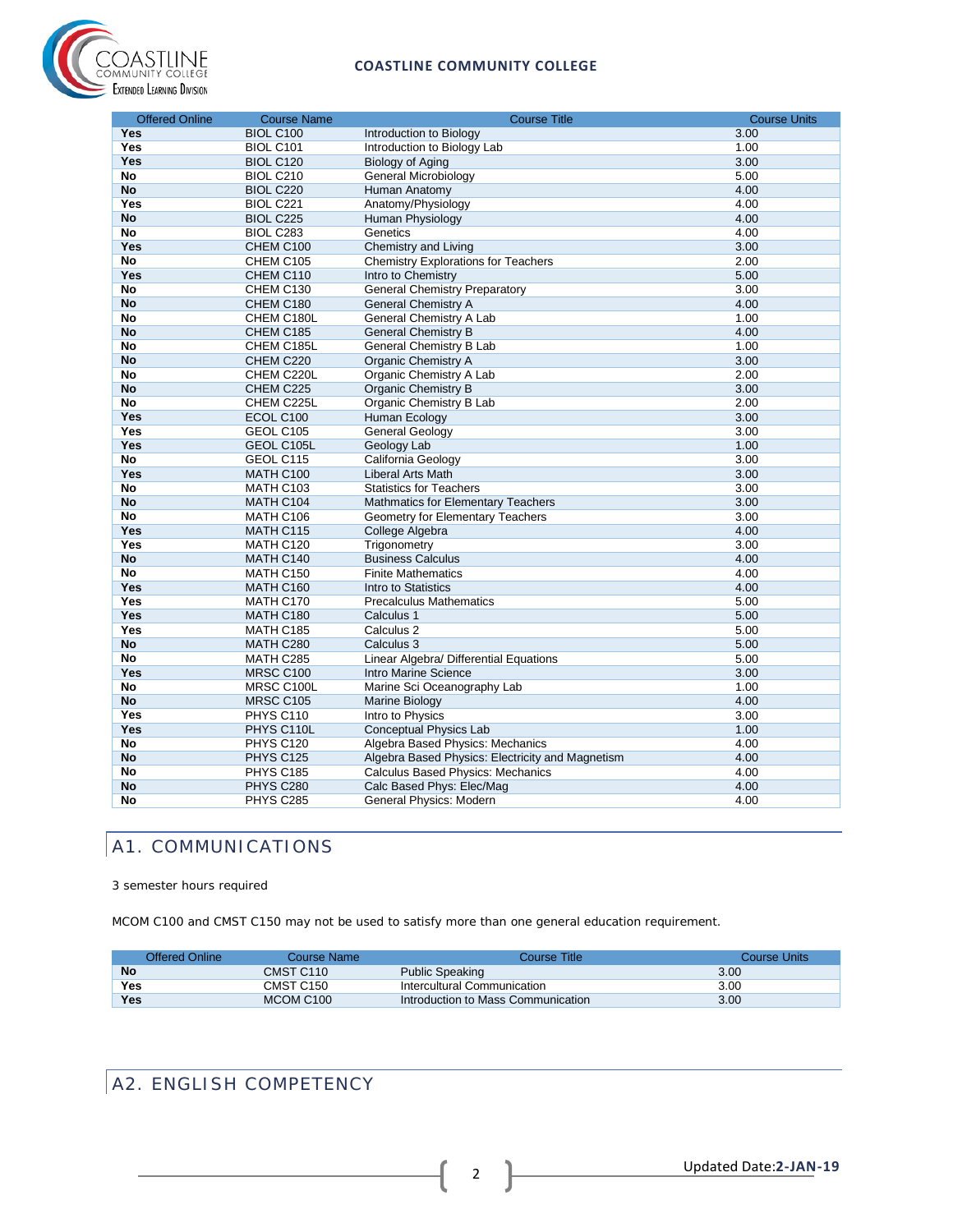

3 semester hours required

Students transferring to a 4-year institution should take ENGL C100

|            | <b>Offered Online</b> | Course Name           | Course Title            | Course Units |
|------------|-----------------------|-----------------------|-------------------------|--------------|
| Yes        |                       | ENGL C <sub>100</sub> | Freshman Composition    | 3.00         |
| No         |                       | ENGL C <sub>109</sub> | Essay Writing           | 3.00         |
| <b>Yes</b> |                       | ENGL C <sub>135</sub> | <b>Business Writing</b> | 3.00         |

#### A3. MATH COMPETENCY

#### Required

Satisfied by completion of MATH C030, C045, C100, C115, C120, C160, C170, C180 or C185 (or equivalent course at any regionally accredited institution) with a grade of 'C' or better OR submit eligible placement results into MATH C100 OR completion of two years of high school algebra with a grade of 'C' or better OR passing the ASSET exam: Intermediate Algebra score of 35 or higher OR via Multiple Measure Assessment Project. More information on the Multiple Measure Assessment Project can be found on our [placement webpage.](http://military.coastline.edu/active-duty/page.cfm?LinkID=1446)

|            | <b>Offered Online</b> | <b>Course Name</b> | <b>Course Title</b>  | <b>Course Units</b> |
|------------|-----------------------|--------------------|----------------------|---------------------|
| Yes        |                       | MATH C030          | Intermediate Algebra | 4.00                |
| Yes        |                       | MATH C100          | Liberal Arts Math    | 3.00                |
| <b>Yes</b> |                       | MATH C115          | College Algebra      | 4.00                |
| Yes        |                       | MATH C120          | Trigonometry         | 3.00                |
| <b>Yes</b> |                       | MATH C160          | Intro to Statistics  | 4.00                |
| Yes        |                       | MATH C180          | Calculus 1           | 5.00                |
| <b>Yes</b> |                       | <b>MATH C185</b>   | Calculus 2           | 5.00                |

#### B1. PHYSICAL SCIENCE

3 semester hours required from B1 or B2

|            | <b>Offered Online</b> | <b>Course Name</b> | <b>Course Title</b>       | <b>Course Units</b> |
|------------|-----------------------|--------------------|---------------------------|---------------------|
| Yes        |                       | ASTR C100          | Introduction to Astronomy | 3.00                |
| Yes        |                       | CHEM C100          | Chemistry and Living      | 3.00                |
| <b>Yes</b> |                       | CHEM C110          | Intro to Chemistry        | 5.00                |
| Yes        |                       | GEOL C105          | General Geology           | 3.00                |
| <b>Yes</b> |                       | GEOL C105L         | Geology Lab               | 1.00                |
| <b>Yes</b> |                       | PHYS C110          | Intro to Physics          | 3.00                |
| Yes        |                       | PHYS C110L         | Conceptual Physics Lab    | 1.00                |

#### B2. LIFE SCIENCE

3 semester hours required from B1 or B2

| <b>Offered Online</b> | <b>Course Name</b> | <b>Course Title</b>                         | <b>Course Units</b> |
|-----------------------|--------------------|---------------------------------------------|---------------------|
| Yes                   | <b>BIOL C100</b>   | Introduction to Biology                     | 3.00                |
| Yes                   | BIOL C100C         | Intro to Biology Lecture/Lab                | 4.00                |
| Yes                   | <b>BIOL C100L</b>  | Introduction to Biology Lab                 | 1.00                |
| Yes                   | <b>BIOL C102</b>   | Intro to Concepts of Anatomy and Physiology | 3.00                |
| Yes                   | <b>BIOL C120</b>   | Biology of Aging                            | 3.00                |
| Yes                   | BIOL C221          | Anatomy/Physiology                          | 4.00                |
| Yes                   | ECOL C100          | Human Ecology                               | 3.00                |
| Yes                   | <b>MRSC C100</b>   | Intro Marine Science                        | 3.00                |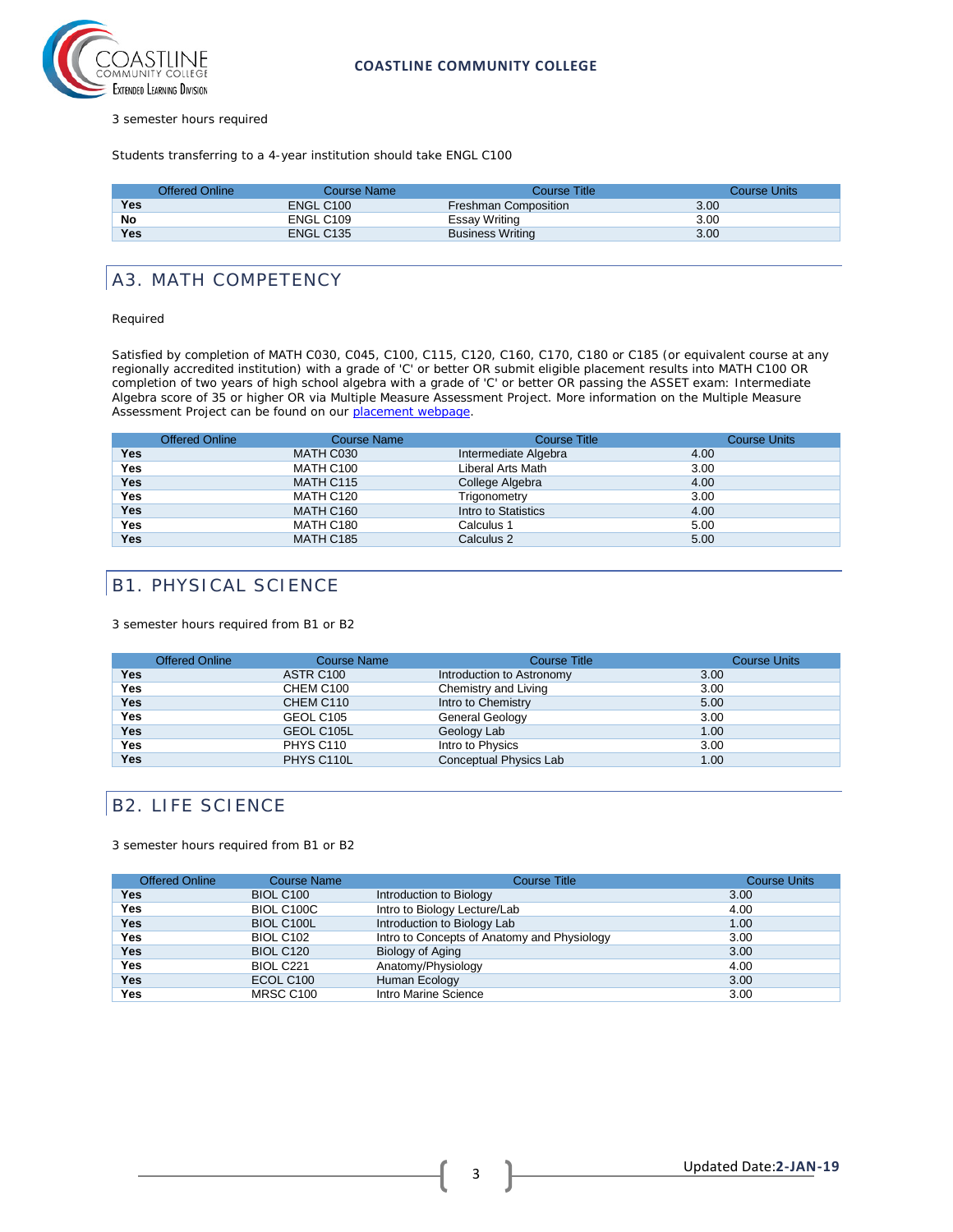

## C1. ARTS

3 semester hours required from C1 Arts or C2 Humanities

| <b>Offered Online</b> | Course Name     | Course Title                      | Course Units |
|-----------------------|-----------------|-----------------------------------|--------------|
| Yes                   | <b>ART C100</b> | History & Appreciation of Art 1   | 3.00         |
| Yes                   | ART C105        | Introduction to Art               | 3.00         |
| Yes                   | <b>MUS C100</b> | History and Appreciation of Music | 3.00         |
| Yes                   | <b>MUS C139</b> | History of Rock Music             | 3.00         |

## C2. HUMANITIES

3 semester hours required from C1 Arts or C2 Humanities

| <b>Offered Online</b> | <b>Course Name</b> | <b>Course Title</b>                    | <b>Course Units</b> |
|-----------------------|--------------------|----------------------------------------|---------------------|
| Yes                   | <b>ENGL C102</b>   | <b>Critical Reasoning</b>              | 3.00                |
| No                    | ENGL C111          | Composition II                         | 3.00                |
| <b>Yes</b>            | ENGL C143          | <b>Children's Literature</b>           | 3.00                |
| <b>Yes</b>            | ENGL C145          | American Literature: Short Story       | 3.00                |
| <b>Yes</b>            | <b>HIST C125</b>   | Modern Iraqi History & Culture         | 3.00                |
| <b>Yes</b>            | <b>HIST C161</b>   | World History to 1500                  | 3.00                |
| <b>Yes</b>            | <b>HIST C162</b>   | World History From 1500                | 3.00                |
| <b>Yes</b>            | HIST C170          | U.S. History to 1876                   | 3.00                |
| <b>Yes</b>            | <b>HIST C175</b>   | U.S. History Since 1876                | 3.00                |
| <b>Yes</b>            | <b>HIST C180</b>   | Western Civilization to 1550           | 3.00                |
| <b>Yes</b>            | <b>HIST C185</b>   | <b>Western Civilization Since 1550</b> | 3.00                |
| <b>Yes</b>            | <b>HUM C110</b>    | Humanities through the Arts            | 3.00                |
| <b>Yes</b>            | <b>HUM C135</b>    | History and Appreciation of the Cinema | 3.00                |
| <b>Yes</b>            | <b>PHIL C100</b>   | Introduction to Philosophy             | 3.00                |
| <b>Yes</b>            | <b>PHIL C115</b>   | Logic and Critical Thinking            | 3.00                |
| <b>Yes</b>            | PHIL C120          | <b>Ethics</b>                          | 3.00                |
| <b>Yes</b>            | SPAN C180A         | Elem Spanish 1A                        | 2.50                |
| Yes                   | SPAN C180B         | Elem Spanish 1B                        | 2.50                |

## D. SOCIAL SCIENCES

3 semester hours required

| <b>Offered Online</b> | <b>Course Name</b> | <b>Course Title</b>                | <b>Course Units</b> |
|-----------------------|--------------------|------------------------------------|---------------------|
| Yes                   | ANTH C100          | <b>Cultural Anthropology</b>       | 3.00                |
| Yes                   | ANTH C185          | Physical Anthropology              | 3.00                |
| <b>Yes</b>            | CMST C150          | Intercultural Communication        | 3.00                |
| Yes                   | ECON C170          | Principles of Microeconomics       | 3.00                |
| <b>Yes</b>            | ECON C175          | Principles of Macroeconomics       | 3.00                |
| Yes                   | <b>HIST C125</b>   | Modern Iraqi History & Culture     | 3.00                |
| <b>Yes</b>            | <b>HIST C161</b>   | World History to 1500              | 3.00                |
| Yes                   | <b>HIST C162</b>   | World History From 1500            | 3.00                |
| <b>Yes</b>            | HIST C170          | U.S. History to 1876               | 3.00                |
| <b>Yes</b>            | HIST C175          | U.S. History Since 1876            | 3.00                |
| <b>Yes</b>            | <b>HIST C180</b>   | Western Civilization to 1550       | 3.00                |
| <b>Yes</b>            | MCOM C100          | Introduction to Mass Communication | 3.00                |
| <b>Yes</b>            | <b>PSCI C180</b>   | American Government                | 3.00                |
| <b>Yes</b>            | <b>PSYC C100</b>   | Introduction to Psychology         | 3.00                |
| <b>Yes</b>            | <b>PSYC C116</b>   | Child Growth /Development          | 3.00                |
| <b>Yes</b>            | PSYC C118          | Life Span Development Psychology   | 3.00                |
| <b>Yes</b>            | <b>PSYC C170</b>   | Psychology of Aging                | 3.00                |
| <b>Yes</b>            | <b>PSYC C255</b>   | Abnormal Psychology                | 3.00                |
| <b>Yes</b>            | <b>PSYC C280</b>   | Introduction to Research Methods   | 4.00                |
| Yes                   | <b>SOC C100</b>    | Introduction to Sociology          | 3.00                |